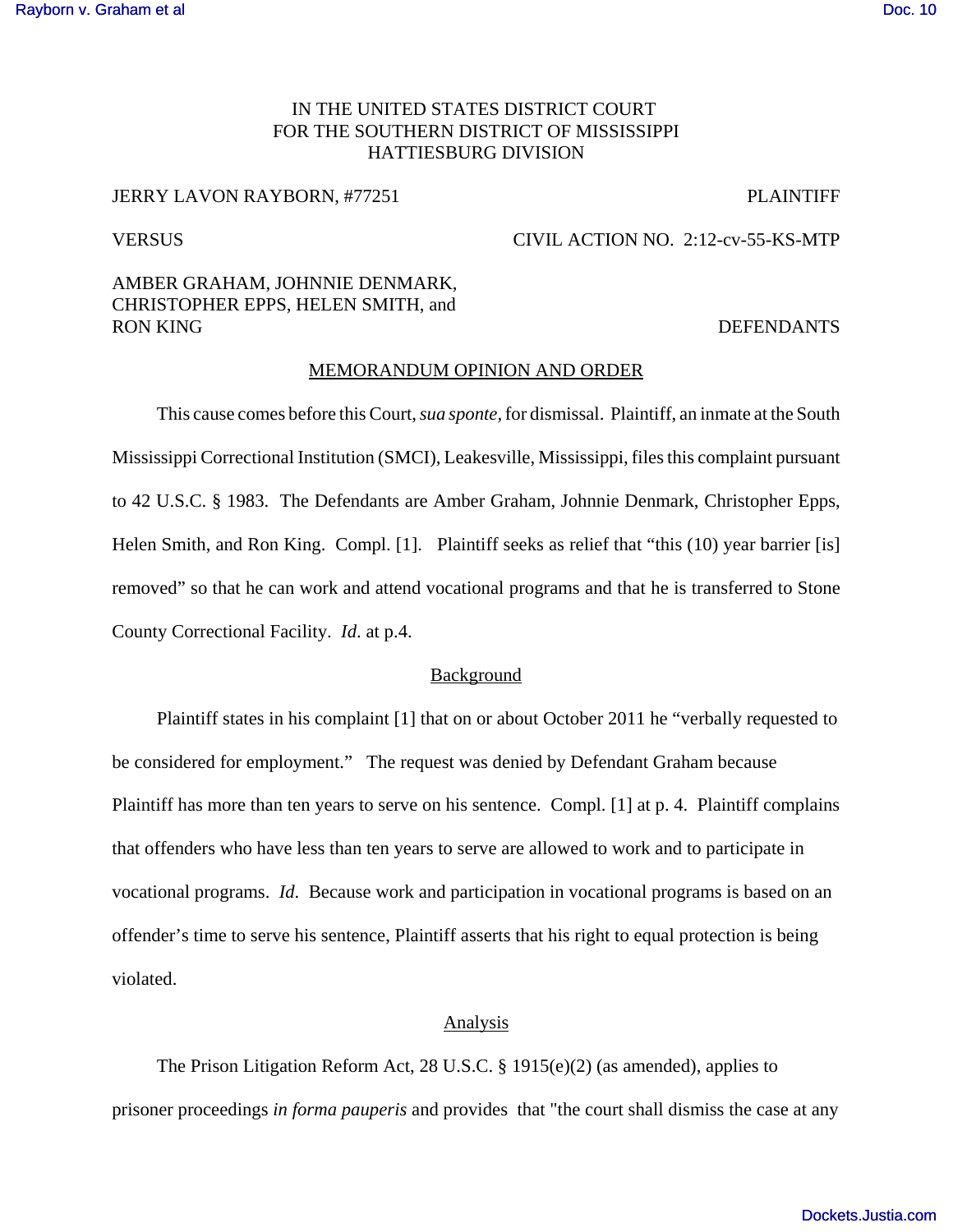time if the court determines that  $\dots(B)$  the action or appeal -- (i) is frivolous or malicious; (ii) fails to state a claim on which relief may be granted; or (iii) seeks monetary relief against a defendant who is immune from such relief." Since Plaintiff was granted *in forma pauperis* status, Section 1915(e)(2) applies to the instant case. As discussed below, Plaintiff's § 1983 action fails to assert a right that is recognized by federal law.<sup>1</sup>

In order to state an equal protection claim, Plaintiff is required to "allege that (1) he was treated differently than similarly situated individuals and (2) the unequal treatment stemmed from a discriminatory intent." *Hymel v. Champagne*, 2007 WL 1030207, \*2 n.2(E.D. La. Mar. 28, 2007)(citing *Taylor v. Johnson*, 257 F.3d 470, 473 (5<sup>th</sup> Cir. 2001)). In the instant civil action, Plaintiff argues that his rights under the Equal Protection Clause have been violated because he, along with other inmates who have more than 10 years to serve on their sentences, is not eligible to work or participate in vocational programs. Plaintiff does not allege he is treated differently from other offenders with more than 10 years to serve on their sentences. Moreover, there is no allegation that the refusal to assign Plaintiff to work or a vocational program was the result of a "discriminatory intent." As such, Plaintiff's allegation simply does not rise to a level of constitutional deprivation. *See Thompson v. Patteson*, 985 F.2d 202, 207 (5th Cir. 1993) (absent allegations of improper motive, mere claim of inconsistent outcomes in particular, individual instances furnishes no basis for relief). Consequently, Plaintiff has failed to state a cognizable equal protection claim.

 Furthermore, it is well settled that there is no federal constitutional right to participate in an educational or rehabilitative program. *Moody v. Daggett*, 429 U.S. 78, 88 n.9 (1976) .

 ${}^{1}$ A case that is found to be legally frivolous is one that seeks to assert a "right" or address a "wrong" clearly not recognized by federal law. *See, e.g., Neitzke v. Williams*, 490 U.S. 319 (1989).